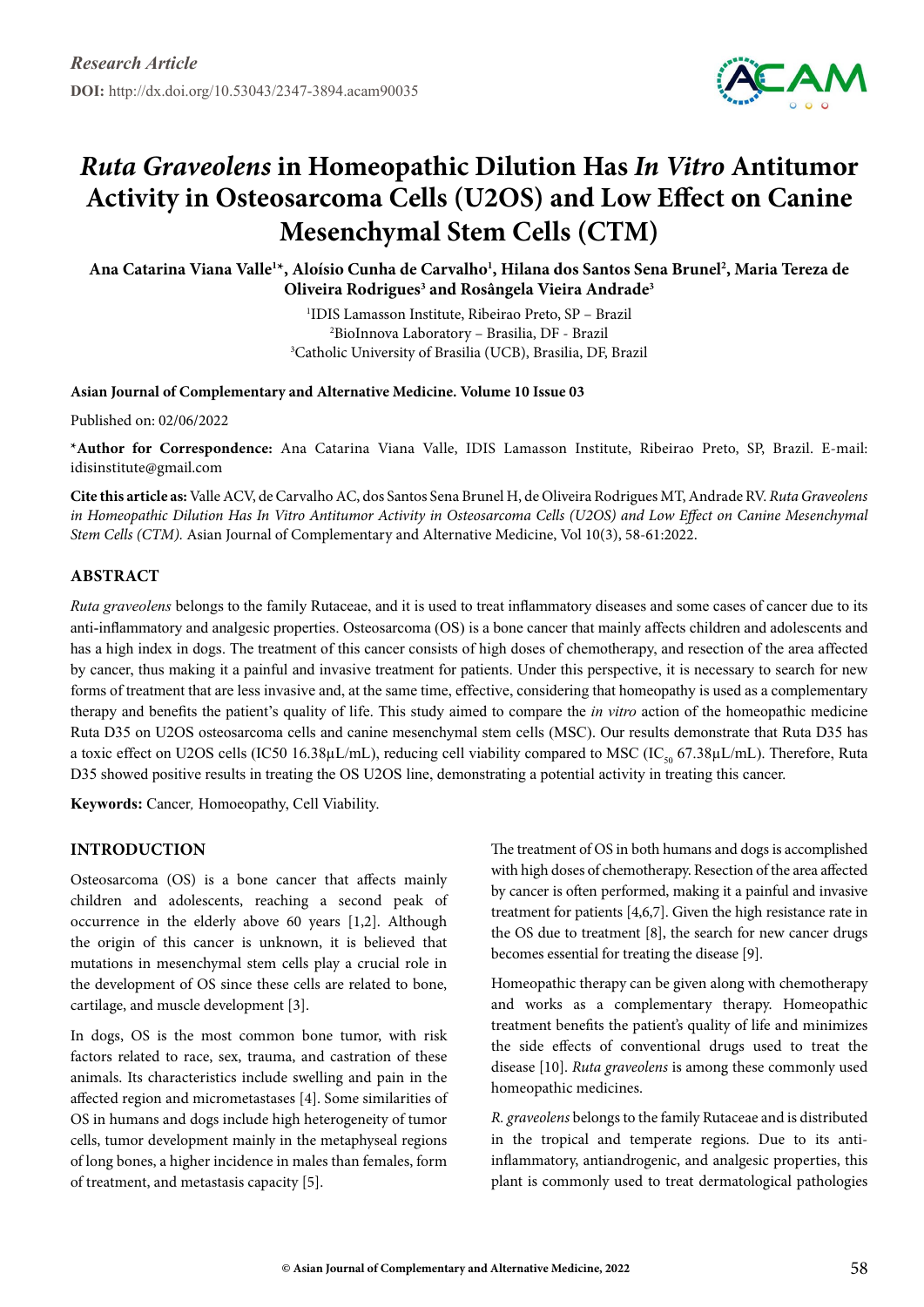[11,12], inflammatory diseases, and some cancer cases, in which *R. graveolens* has shown antiproliferative effect [13]. Psoralens are one of the chemical compounds found in this plant. They are furanocoumarins capable of cross-linking DNA that can lead to changes in cell metabolism and generate cell death [13].

Since *R. graveolens* may exhibit toxic effects on tumor cells and be used in cancer treatments, the objective of this study was to evaluate and compare the *in vitro* behavior of ultradiluted *R. graveolens* (Ruta D35) in healthy canine cells (mesenchymal stem cells) and OS cells.

### **MATERIALS AND METHODS**

### **Cell culture**

The cell line osteosarcoma used in these tests, U2OS (ATCC® HTB-96™), was donated by the Biotechnology and Genomic Sciences laboratory from the Catholic University of Brasilia (purchased by the ATCC and grown according to the protocol). The cells were cultured with Dulbecco's Modified Eagle Medium (DMEM) added with 10% fetal bovine serum and 0.02% amikacin (all products from the Sigma-Aldrich<sup>®</sup> brand).

Canine mesenchymal stem cells (CTM) were obtained from the Bio cell laboratory and cultivated with DMEM low glucose added with 10% fetal bovine serum and 0.02% amikacin (all products from the Sigma-Aldrich<sup>®</sup> brand).

#### **Preparation of Ruta D35**

The Mother Tincture was used as the starting point for preparing the tested substance (Ruta D35). As described in the Brazilian Homeopathic Pharmacopoeia, the Hahnemannian Decimal Method was used. Using a sterile isotonic solution, 1 part of the active ingredient was mixed with 9 parts of the inert ingredient and succussed 100 times, yielding Ruta D1 (1×10−1). Then, 1 part of Ruta D1 was used with 9 parts of the inert ingredient and succussed 100 times, yielding *R. graveolens* D2 (1×10−2). The successive dilution continued till *Ruta* D35 was obtained. These products were then bottled in 1.1 mL ampoules.

### **Cytotoxicity (MTT assay)**

Cells were plated in 75cm<sup>2</sup> culture flasks and incubated in a controlled atmosphere cell culture oven  $(37^{\circ}C, 5\%CO_{_2})$  until they reached approximately 80% confluence. Cells were then trypsinized with the enzyme  $TryPLE^{TM}$  (Thermo-fisher), counted, and plated in 96-well plates at a concentration of 2.5 x 104 cells/mL culture medium.

After 24 hours, the medium was replaced with a medium containing Ruta D35 at five concentrations (10, 20, 30, 40,



and 50  $\mu$ mL/mL), remaining for 48 hours in culture. This procedure was performed in triplicate of wells and plates. The control treatment utilized the same water used in the dynamizations, at the same five concentrations from 10 to 50 µmL of water per mL of medium. Also, control wells were used only with a culture medium, without adding any other product to confirm cell growth. After 48 hours, the MTT colorimetric assay was performed by adding the reagent 3-(4,5-dimethylthiazol-2-yl)-2,5-diphenyl tetrazolium bromide (Catalog: Sigma N. M2128) at 0.5 mg/mL, incubation for 4 hours at 37°C and 5%  $CO_2$ . Subsequently, the following steps were performed: dilution of the formazan crystals with DMSO (dimethyl-sufoxide) (Sigma Aldrich); plate absorbance reading at 570nm in a spectrophotometer (Model DR-200BS Kasuaki); and calculation of the mean inhibitory concentration  $(IC_{\epsilon_0})$  of Ruta D35 in each cell line, i.e., a concentration that inhibits the growth of 50% of the cells in culture.

#### **Statistical analysis**

From the result obtained in the MTT assay, the mean of the triplicates referring to the inhibitory concentrations of 50% of the cells  $(IC_{50})$  of each cell line was calculated. This result was analyzed by the T-Test using the GraphPad Prism<sup>®</sup> 7.04.

# **RESULTS**

U2OS and CTM cells were treated with different concentrations of Ruta D35 (10 - 50µL/mL), and the results showed that cell behavior was different at all concentrations tested. The OS cells showed higher sensitivity to the medicine since even the concentration of  $10 \mu L/mL$  caused cell damage and reduced the viability of approximately 50% of the cells. At the highest concentration (50µL/mL), cancer cells presented a low cell viability index, whereas MSC cells remained with a high percentage of viable cells (Table 1). The two cell types had a dose-response effect. However, the highest concentration tested was not sufficient to disable most MSC cells, and approximately 60% of the cells were alive. On the other hand, at this same concentration of 50µL/mL, only 20% of the tumor cells remained viable.

**Table 1**: Mean U2OS and MSC cell viability after MTT assay with Ruta D35 treatment at concentrations of 10µL/mL - 50µL/mL.

| <b>Ruta D35</b><br><b>Concentration</b> | % Cell viabillity U2OS % Cell viabillity CTM<br>(Mean $\pm$ DP) | $(Mean \pm DP)$    |
|-----------------------------------------|-----------------------------------------------------------------|--------------------|
|                                         | 100                                                             | 100                |
| $10\mu L/mL$                            | $54.934 \pm 3.33$                                               | $98.45 \pm 5.677$  |
| $20 \mu L/mL$                           | $46.208 \pm 1.439$                                              | $88.20 \pm 5.551$  |
| $30\mu L/mL$                            | $41.168 \pm 1.174$                                              | $80.03 \pm 5.686$  |
| $40 \mu L/mL$                           | $32.704 \pm 2.061$                                              | $70.63 \pm 11.576$ |
| $50 \mu L/mL$                           | $21.524 \pm 4.095$                                              | $60.29 \pm 10.393$ |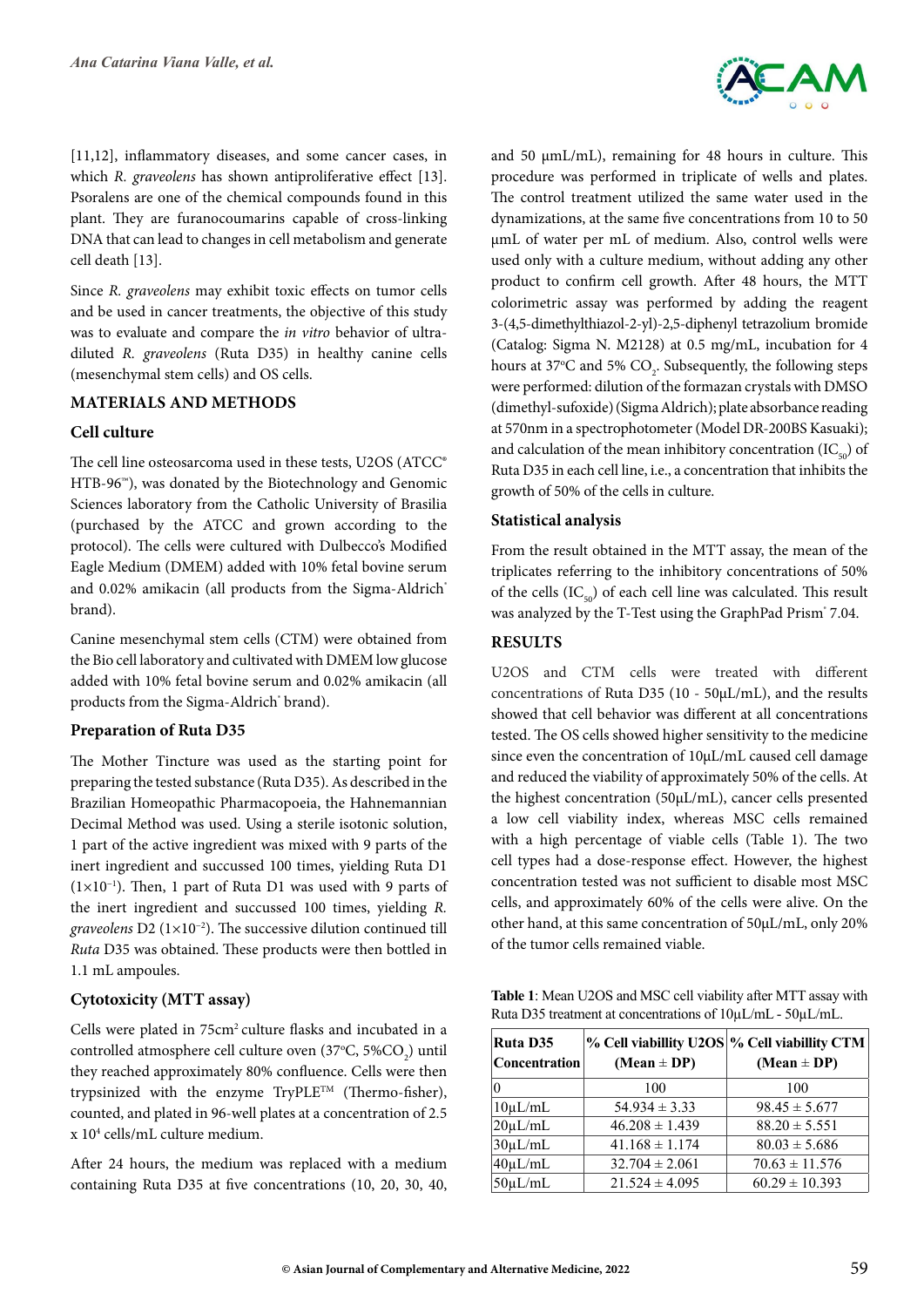



cell group, black bar – MSC; gray bar – U2OS. The y axle is the  $IC_{50}$  corresponding value. The  $IC_{50}$  in U2OS was 16.38, while in MSC was 67.38. Significant difference of  $p = 0.0022$  (\*\*)

From the results presented in Figure 1, it can be observed that there was a significant difference (\*\*) in the  $IC_{50}$  value of tumor cells compared to healthy cells since the  $IC_{50}$  values of U2OS and MSC were 16.38µL/mL and 67.38µL/mL, respectively.

#### **DISCUSSION**

Homeopathy has become a complementary treatment option for some diseases, including cancer, due to its ability to improve the patient's quality of life and be less invasive. *R. graveolens* is a plant with analgesic and anti-inflammatory properties that has already been associated with antiproliferative effects on tumor cells [11–13].

This study observed that ultra-diluted Ruta at the D35 potency decreased the viability of OS cells, indicating a possible antitumor effect. The antitumor ability of the *R. graveolens* extract was also demonstrated by Fadalla et al. (2011). The authors recorded a dose-response effect in the prostate, colorectal, and breast cancer cells, indicating that these tumor cells were sensitive to the treatment and the proliferation capacity also decreased after the treatment with *R. graveolens.* This reduction in proliferation occurred due to cell cycle arrest, in which the cells treated with the plant extract had their cell cycle stopped in the S and G2/M phases. Besides that, the *R. graveolens* extracts efficiently activate p53-regulated pathways in tumor cells, thus generating cell cycle arrest [13]. Therefore, this study agrees with our findings since we also observed a dose-response effect in which the U2OS cell viability rate decreased as treatment concentration increased.

In patients with non-small cell lung cancer, it has been reported that the homeopathic treatment in conjunction with conventional treatment improved the quality of life and prolonged survival of patients [14]. The *R. graveolens* cytotoxic activity has also been observed in hematopoietic tumor cells. Similar to the other lines mentioned above, the treatment with *R. graveolens* extract was effective against the proliferation of these cells, with a higher sensitivity of tumor cells under this treatment compared to normal blood cells that did not suffer from cytotoxic effects [15].

As a result, the MTT test of the present study showed that the *in vitro* treatment of cells with Ruta D35 was more effective in OS cells and that it did not cause high cytotoxicity in MSC, thus indicating that the U2OS line was significantly more sensitive to the homeopathic treatment and presented positive results. However, further studies are needed to better understand how Ruta D35 acts on these tumor cells and what other effects this treatment can generate on these cells.

It is crucial to understand and evaluate the effects of Ruta D35 on cancer because, in addition to being a plant that has active ingredients capable of acting in various pathologies, homeopathy has become a new form of treatment for cancer, often combined with chemotherapy. Studies demonstrating the potential of this treatment modality in the multiple types of cancer are still lacking. *In vivo* studies provide an idea of how treatment with various homeopathic agents can contribute to the reduction of tumor inhibition [16]. However, it is still necessary to deepen *in vitro* and *in vivo* studies to better understand the capacity of this medicine.

#### **CONCLUSION**

This study leads to a first understanding of the Ruta D35 action on the U2OS line of osteosarcoma. The results show that the *in vitro* activity of this homeopathic medicine is stronger in tumor cells than in healthy cells. Therefore, it may be a first indication of the possibility of using such medicine as an adjunct in treating bone tumors.

# **ACKNOWLEDGMENTS**

The authors thank the Injectcenter company for supplying the ampoules of the homeopathic medicine Ruta D35.

### **References**

- 1. Ferguson JL, Turner SP (2018) Bone cancer: Diagnosis and treatment principles, Am. Fam. Physician. 98: 205–213.
- 2. Corre I, Verrecchia F, Crenn V, Redini F, Trichet V (2020) The Osteosarcoma Microenvironment: A Complex But Targetable Ecosystem, Cells. 9: 1–25. https://doi.org/10.3390/ cells9040976.